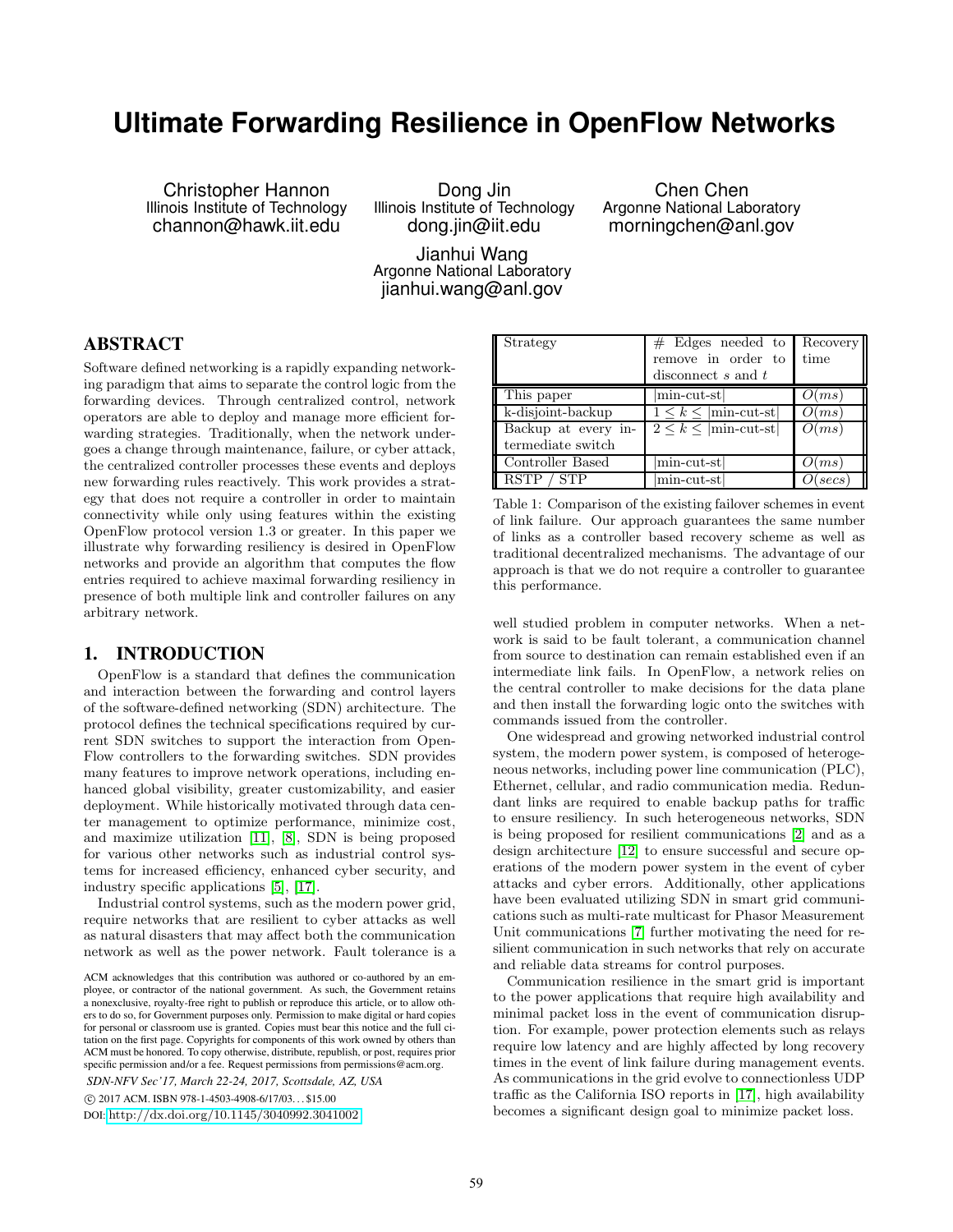In this paper, we present a forwarding framework with the following objectives: maximal resiliency, high availability, fast recovery time, and ease of deployment. Although fault tolerance is native to SDN, the centralized controller opens up a new interface for cyber attack or failure. Thus, in presence of controller failure, SDN is at a disadvantage compared to traditional decentralized network recovery algorithms such as spanning tree protocols.

Our solution generalizes maximal resiliency for communication between hosts for mission critical traffic within Open-Flow networks. We guarantee that the same number of links may fail as with a controller-based recovery strategy, specifically  $|\text{min-cut-st}| - 1$ , which is the minimum cut of the network, i.e., fewest number of edges required to fail to create two disjoint subgraphs with  $s$  and  $t$  on separate subgraphs. Therefore, as long as there exists a path from source to destination, our modified depth-first search (DFS) algorithm, which transforms the network graph to a tree structure, will enable the correct forwarding independent of network topology. This work shows that the same resiliency properties can be established during controller failure as without or compared to decentralized spanning tree solutions. A controller based approach for recovery is a run-time solution for network link failure recovery. In this work, we provide a compile-time recovery strategy that predetermines all backup paths and deploys them proactively. The related work only guarantees resilience in presence of single link failure. Therefore, for mission critical traffic in control systems, our strategy guarentees communication can continue. In this work, we design the algorithm and data structure to convert the graph representation of the network into flow tables and group tables on the OpenFlow switches that enforce the maximally resilient network property.

Section [2](#page-1-0) discusses the related work, Section [3](#page-1-1) shows how our strategy for providing maximal forwarding resiliency which extends from a single link failure and the challenges associated with multiple link failure. Section [4](#page-3-0) presents our all-paths algorithm that changes the graph representation into an N-ary tree representation, which allows us to easily determine the OpenFlow rules necessary for the network. Section [5](#page-3-1) compares our strategy with related work, while Section [6](#page-4-0) concludes our work and proposes future research directions for resilient forwarding in OpenFlow networks.

### <span id="page-1-0"></span>2. RELATED WORK

Many of the current strategies for fault tolerance and link failure rely on the central controller to calculate the optimal path from source to destination using a global view of the network topology updated with the failed edge. In [\[13\]](#page-5-7) and [\[9\]](#page-5-8) the authors show how to utilize the controller to update the network in event of link failure. When a link fails, the event is sent to the controller through the OpenFlow protocol, the controller then computes new paths for each flow and modifies the necessary flow rules on the switches to create new flows. This is the most straightforward approach using a centralized control architecture. Calculating the new optimal path however requires time to process the updated graph and time to install the new forwarding logic onto the corresponding switches. During this time packets may be lost.

In [\[16\]](#page-5-9) the authors utilize a hybrid approach through backup routes and centralized recomputation by using two steps. In the first step, the forwarding devices locally detect a failure and resort to a failure mode where precomputed backup paths are taken. The second step is for the controller to compute the optimal paths based on that link failure. This ensures that a functional while non-optimal path can take over faster than the controller to recompute a new path. The authors extend the Open vSwitch to include the Bidirectional Forwarding Detection to report in the fast failover liveliness check. The design for the fast failover rules is to provide an alternative path, i.e., backup port to send the traffic to in the event of a failure. If the switch does not have a backup bath, then a backtracking method is used to return the packet to the previous switch, where the process is repeated recursively. The authors compute backup paths so that each intermediate hop computes a backup path locally, implemented using the failover group table entry. If no backup path exists, the traffic gets sent back one hop until a backup path is located. They however do not consider the case of multiple link failures as our work does. The minimum number of link failures to disconnect the source and destination is two.

Similarly, [\[1\]](#page-5-10) also implements a hybrid approach that uses the same mechanisms of [\[16\]](#page-5-9) and show they can achieve recovery in 50 ms. These works share the same limitations of single link failure.

For the reliability of SDN controllers, ONOS [\[3\]](#page-5-11), and [\[4\]](#page-5-12), illustrate the benefits of distributed controllers. One such benefit is reliability during controller failure. In our work, we consider failure from a single SDN controller.

This paper presents a strategy that computes every possible path from source to destination and creates a flow table and group tables that provide ultimate resiliency in the face of multiple link failures. The contributions of the algorithm in this paper are as follows:

- rules are proactively installed, ensuring that the recovery process does not require a controller
- the approach enables multiple link failure resiliency in the network
- the approach minimizes packet loss in the event of multiple link failures

In this paper, we describe an algorithm that enables maximal resilience to link failures and evaluate the effect it has on the switches' forwarding tables, as well as connectivity and latency in the network. This algorithm requires no changes to the OpenFlow protocol and is computed offline and proactively installs rules onto the switches.

## <span id="page-1-1"></span>3. MOTIVATION

This section considers a single path from source to destination rather than every flow on the network simultaneously. The s node represents the source while the t node is the destination node. G represents the network with switches as nodes and links as edges. This notation will be used throughout the paper. The following examples provide the motivation and explain the mechanisms of the maximally resilient forwarding algorithm described in the next section which generalizes the process for arbitrary networks.

# 3.1 Single Link Failure Recovery

During a link failure, the switches with ports connected to the failed link, detect the failure. Upon detection, fast failover group tables will allow for a different rule set to be placed on the packets destined to failed link using the liveliness monitor feature. Group table actions consist of sending the packet to a new port, a new group table, or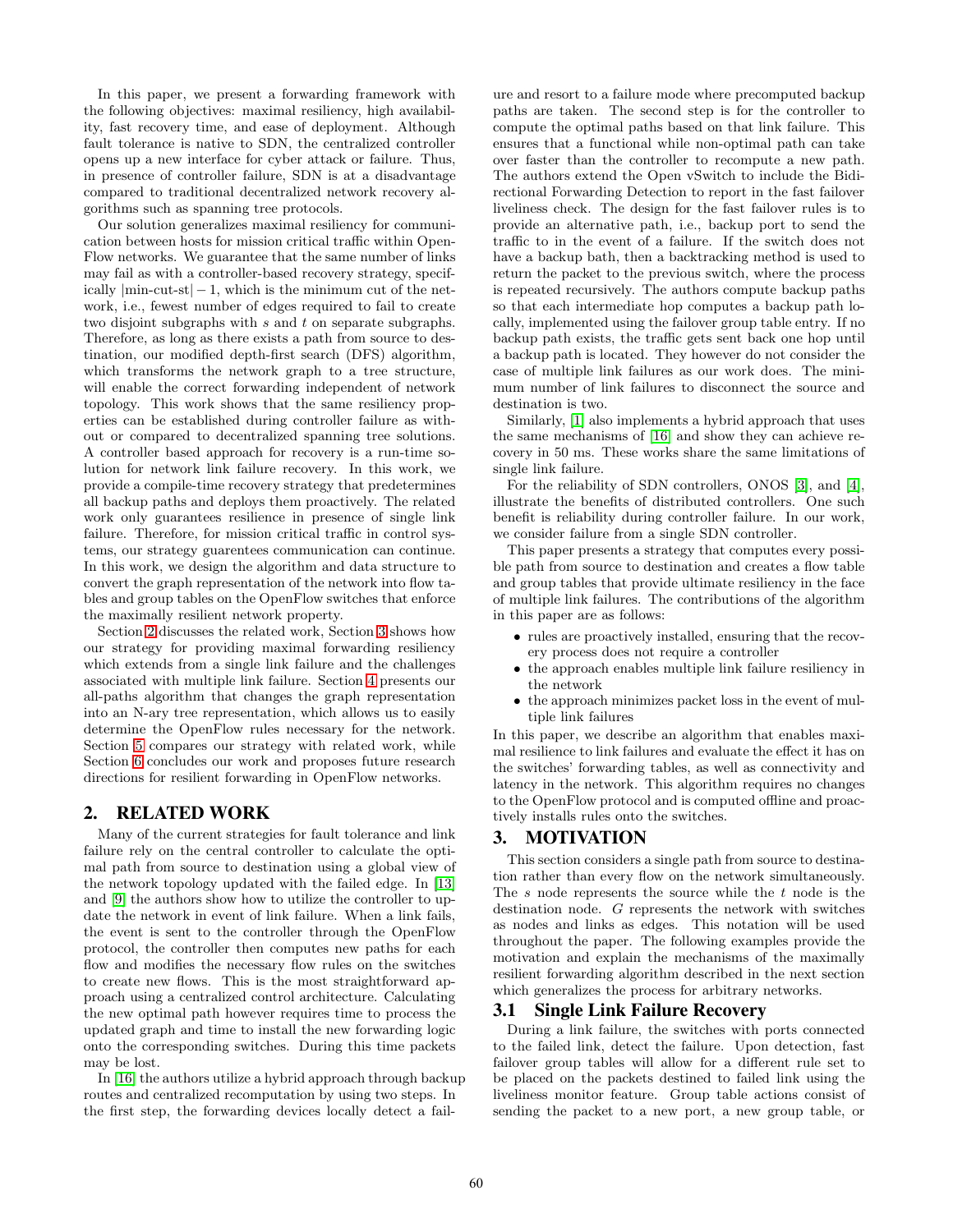even back to the flow tables [\[15\]](#page-5-13). In this work, the group table for fast failover is used to monitor the outgoing port and forwards to a backup in case of failure on the main path.

In the network depicted in Figure 1, the main path is  $s \rightarrow s_1 \rightarrow s_2 \rightarrow s_3 \rightarrow s_4 \rightarrow s_8 \rightarrow t$ . When the edge from s1 to s2 fails, and switch s1 detects this through its liveliness monitor for port y in the failover table and resorts to port x. Therefore the traffic can now be routed through  $s \rightarrow s_1 \rightarrow s_5 \rightarrow s_6 \rightarrow s_7 \rightarrow s_8 \rightarrow t$  and can do this without any reactive influence from a centralized controller. The link failure can be detected using a mechanism such as bidirectional forwarding detection.



Figure 1: The main path is  $s \to s_1 \to s_2 \to s_3 \to s_4 \to$  $s8 \rightarrow t$ . Case 1:  $s1 \rightarrow s2$  failed. In this case, the group table installed on s1 of type failover will be sent to the next live port, x, to complete the flow  $s \to s_1 \to s_2 \to s_6 \to s_7 \to$  $s8 \rightarrow t$ . Case 2:  $s2 \rightarrow s3$  failed. In this case, the group table installed on s2 returns the packet to s1 in crankback style routing. Case 3: Multiple link failure.  $s4 \rightarrow s8$  and  $s7 \rightarrow s8$  failed. In this case, the packet has the ultimate path  $s \to s_1 \to s_2 \to s_3 \to s_4 \to s_3 \to s_7 \to s_3 \to s_2 \to$  $s1 \rightarrow s9 \rightarrow s10 \rightarrow s11 \rightarrow s8 \rightarrow t$ . Table 2 shows rules to perform this forwarding. Case 4: Multiple link failure. If edges  $s_2 \rightarrow s_3$ ,  $s_7 \rightarrow s_8$  and  $s_{11} \rightarrow s_8$  failed, the rules in Table 2 do not find the successful path. A more general approach is necessary.

Only relying on failover tables to chose an alternate route locally may not satisfy every case. For instance, if a different edge experiences a failure  $(s2 \rightarrow s3$  on the primary path), s2 does not have any backup routes locally as it only has a degree of 2. Therefore a more complex scheme must be used involving backtracking. This backtracking is inspired from the crankback algorithm used in MPLS. Crankback [\[6\]](#page-5-14) allows for sending a message backward when setting up a connection in routing between networks. By sending the message backwards, a new path can be established that meets the requirements of the flow at the cost of latency and bandwidth consumption.

In our case, if a path becomes infeasible (i.e., no failover paths locally) the packet gets forwarded back to the previous switch and is forwarded from there. The rule for a returned packet is the same as it would be as if the edge it just returned on was failed. This process of crankback can happen recursively if there are no backup links to send to. If the edge  $(s2 \rightarrow s3)$  fails, s2 requires a group table to monitor the liveliness of port  $x$  and send through  $y$  as a backup. s1 would need a rule in the flow table to match on incoming port  $y$  and send to  $x$ .

In this case, the traffic flows from  $s \to s_1 \to s_2 \to s_1 \to$  $s5 \rightarrow s6 \rightarrow s7 \rightarrow s8 \rightarrow t$ . Although s1 must process the packet twice, the information stream from  $s$  to  $t$  remains intact and does this without reactive influence from a controller. Additionally, if the link from  $s2 \rightarrow s3$  comes back online, this optimal path would be taken automatically without any configuration changes due to the liveliness status of group tables. In all the related work, the network resiliency without controller influence stops here, however the examples presented only experience a single link failure. Our work shows how this approach can be extended for link failure in  $|min - cut(G, s, t)| - 1$  edges regardless of network size or topology where  $|min-cut(G, s, t)|$  is the size of the min-cut where  $s$  and  $t$  are on separate disjoint subgraphs of  $G$ .

#### 3.2 Multiple Link Failure Recovery

The introduction of loops and more complicated networks requires additional logic when faced with multiple link failures. For example, consider if the network in Figure 1 contains multiple link failures,  $s4 \rightarrow s8$  and  $s7 \rightarrow s8$ with corresponding flow and group tables defined in the appendix [\(https://github.com/annonch/resilientforwarding\)](https://github.com/annonch/resilientforwarding). The failover rules returns packets to the previous switch to support crankback routing.

In this network the main path from s to t is  $s \to s_1 \to$  $s_2 \rightarrow s_3 \rightarrow s_4 \rightarrow s_8 \rightarrow t$ . The path from  $s_4 \rightarrow s_8$  is failed, therefore s4 routes the traffic back according to its failover group. s3 has a rule to route  $s3 \rightarrow s7 \rightarrow s8 \rightarrow t$ . However, upon reaching s7, port x reports that the edge from  $s7 \rightarrow s8$ is also down. The fast failover rule routes the frame back to s3 according to its failover rule. s3 has nowhere to send the packet so using Flow 3 returns it to s1 via s2. At this point since the path between  $s5$  and t (without going through s1) is blocked, the switch s1 should forward the frame to  $s9 \rightarrow s10 \rightarrow s11 \rightarrow 8 \rightarrow t$ . Therefore, s1 has rule FT2 to perform this action. In this case, the packet is able to arrive at t with an ultimate route of  $s \to s_1 \to s_2 \to s_3 \to s_7 \to$  $s3 \rightarrow s2 \rightarrow s1 \rightarrow s9 \rightarrow s10 \rightarrow s11 \rightarrow s8 \rightarrow t$ . While this is not the most direct route, this strategy successfully enables forwarding in the presence of two failed links on the primary and backup paths.

This strategy is specifically tailored to work with the failed edges. The previous rule set fails if the following edges ( $s2 \rightarrow$ s3,  $s7 \rightarrow s8$ ,  $s11 \rightarrow s8$ ) are down, even though there exists a path  $s \to s_1 \to s_2 \to s_6 \to s_7 \to s_3 \to s_4 \to s_8 \to t$ . s7 can check to see if the route through s3 is a candidate, and a few additional rules can be added to the current strategy allowing for this path to be tried.

However a problem quickly emerges. With the additional rules, specifically the  $s7 \rightarrow s3$ , an infinite loop is easily created. A loop can occur if the link from  $s4 \rightarrow s8$  is down.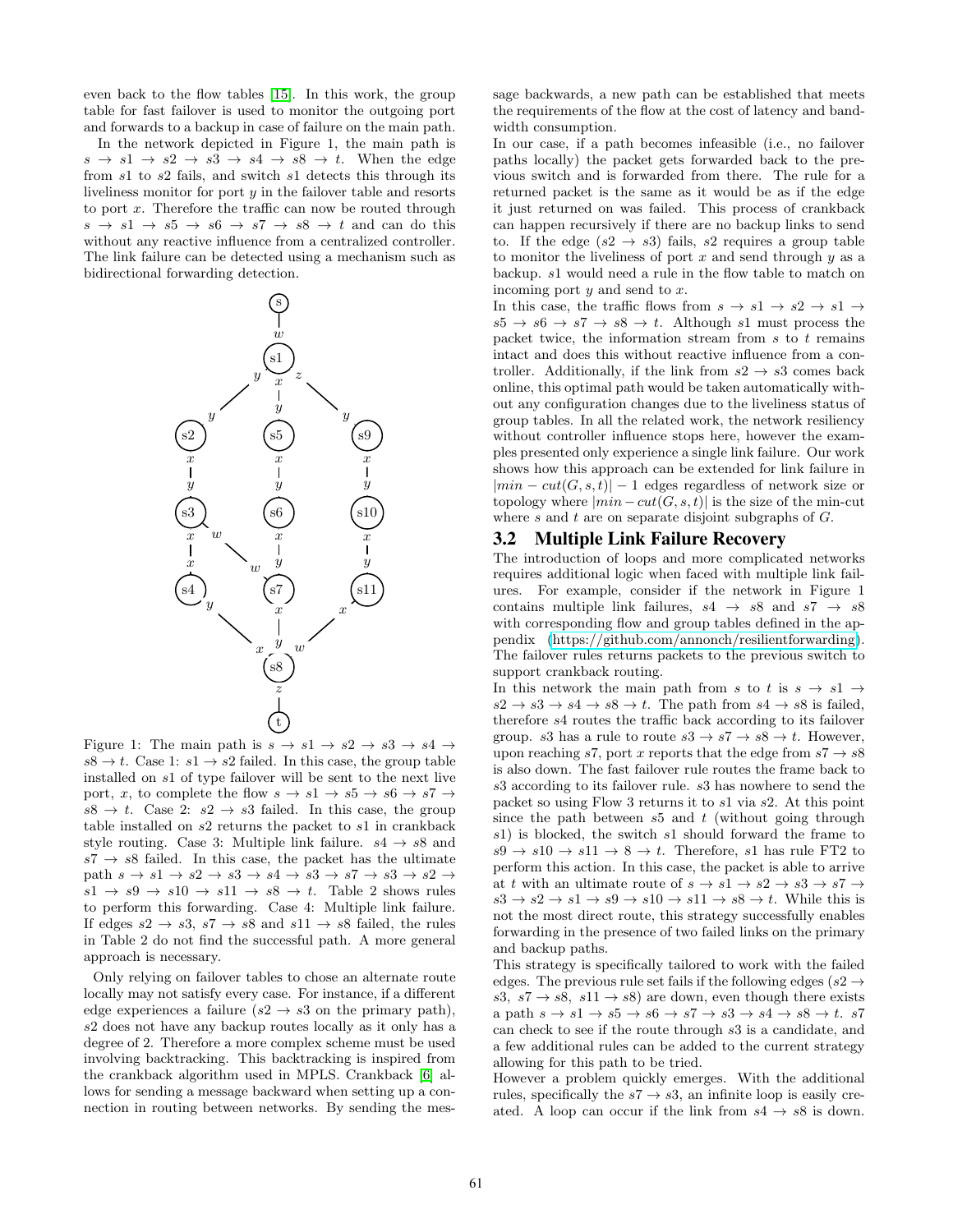The usual behavior is to send this packet back to s2 using the crankback technique. Eventually this packet will return to s through  $s_3 \to s_2$  or be dropped if that link is down. This brings motivation for adding a mechanism to remember the history of the switches that have already processed the packet to treat the switch differently depending on the source to ensure a proper crankback. The challenge is that OpenFlow does not support switch-to-switch communication for this problem. We utilize the packet header space, specifically the VLAN id field as a ledger, which we show in the following section.

### <span id="page-3-0"></span>4. ALGORITHM

We present a modified depth-first-search algorithm that finds all paths from source to destination recursively. In this modified DFS algorithm, the data structure created is an N-ary tree that represents all paths that can lead to the destination node. In this N-ary tree, the root node is the source and each leaf is the destination  $t$ . Each intermediate node has a set of children ≥ 1 that can reach the destination t. Not every edge from an intermediate node is represented in the data structure nor necessarily all nodes as some may not have a path to the destination. Loops in the network may introduce multiple paths  $p_1, p_2$  from source to destination, where  $p_1 \cap p_2 \neq \emptyset$ . This implies that  $p_1$  and  $p_2$  are not disjoint. Such occurrences create duplicate nodes in the tree that are marked accordingly.



Figure 2: The resulting N-ary tree from Algorithm 1 on the network in Figure 1. The nodes that are depicted with (prime) are backedges. The rule from a node with child and with prime notation checks the VLAN id field to see if the switch has processed the packet previously; if not, uses the VLAN tag to return the packet to the correct parent, thus preventing forwarding loops.

The first path on node  $n$  is from the parent to child 1, if child 1 port is down, then it goes to child 2 and this process continues until there are no children remaining of  $n$ . If this is the case, there is no path from  $n$  to  $t$  so the packet is sent back to the parent in the style of crankback routing. Similarly, if there is a downstream link down from  $n.child_k$ 

to  $t$ , then the packet returns to  $n$  and should be sent to n.child<sub>k+1</sub>. However, a different fast failover table must be used to ensure that if port n.child<sub>k+1</sub> is down that the fast failover sends the packet to *n.child<sub>k+2</sub>* if possible. Therefore, there exists a flow entry for each port sending it to a fast failover table. The flow table for intermediate node i follows the format in Table [2.](#page-3-2)

As seen in Table [2,](#page-3-2) each InPort sends the packet to a different group Table. Because failover rules can only forward in case of local link failures, there needs to be a different group table for fast failover for each port on a switch to prevent loops. The group table 1 on a node  $m$  is the table that is arrived from the port connected to the parent of m. Subsequent group tables are for each child of  $m$ . Each child's group table is a subset of group table 1. For example, if a node  $m$  has three children, the first failover rule in group table 1 will be child 1 then child 2 then child 3. If downstream of child 1 there is a link failure and the packet returns to the node m, the packet should be forwarded to child 2. Therefore, the group table for  $m$  that matches child 1's incoming port is group table 1 less the entry for child 1. If this link is broken, the fast failover should send it to child 3. If the original fast failover group is used, then the packet would be sent back down to child 1, where it is known that there is no path thus causing a loop. Hence, the group table for child 2 is group table 2 less the entry for child 2. Tables 4-5 illustrate the general case for forwarding with multiple children of a node with a total degree of  $n + 1$ .

Many networks that enable resiliency contain loops. The major difficulty for multiple paths routing through loops is that there are already rules on the switches making it difficult to keep track of which routes have been traversed before. In the online Appendix [\(https://github.com/annonch/resilientforwarding\)](https://github.com/annonch/resilientforwarding), we present the full algorithm and technique to utilize the VLAN id field as a ledger between switches.

Table 2: Flow Table for intermediate node si

<span id="page-3-2"></span>

| rable 2. Flow rable for intermediate floue $\mathfrak{so}$ |                                   |                             |  |  |  |  |  |  |
|------------------------------------------------------------|-----------------------------------|-----------------------------|--|--|--|--|--|--|
| FlowID                                                     | Match $Field(s)$                  | Action                      |  |  |  |  |  |  |
| FT1                                                        | In Port: $s$ <i>i.port.parent</i> | Group $GT1$                 |  |  |  |  |  |  |
| FT2                                                        | In Port: $si. port. child_1$      | Group GT2                   |  |  |  |  |  |  |
| $FTk+1$                                                    | InPort: $si.port. child_k$        | Group $GTk+1$               |  |  |  |  |  |  |
| $FTn+1$                                                    | $InPort:si. port. child_n$        | OutPort si.port.parent      |  |  |  |  |  |  |
| Table 3: Group Table 1 for switch sn                       |                                   |                             |  |  |  |  |  |  |
| Group Table ID: GT1<br>Type: FF                            |                                   |                             |  |  |  |  |  |  |
| Bucket ID                                                  | WatchPort                         | Actions                     |  |  |  |  |  |  |
| Bucket 1                                                   | $sn. port. child_1$               | OutPort: $sn.port. child_1$ |  |  |  |  |  |  |
| Bucket i                                                   | $sn. port. child_i$               | OutPort: $sn.port. child_i$ |  |  |  |  |  |  |
| Bucket n                                                   | $sn. port. child_n$               | OutPort: $sn.port. child_n$ |  |  |  |  |  |  |
| Bucket $n+1$                                               | sn. port. parent                  | OutPort: sn.port.parent     |  |  |  |  |  |  |
| Table 4: Group Table k for switch sn                       |                                   |                             |  |  |  |  |  |  |
| Group Table ID: GT2<br>Type: FF                            |                                   |                             |  |  |  |  |  |  |
| Bucket ID                                                  | $\operatorname{WatchPort}$        | Actions                     |  |  |  |  |  |  |
| Bucket 1                                                   | $sn. port. child_k$               | OutPort: $sn.port. child_k$ |  |  |  |  |  |  |
| Bucket i-k                                                 | $sn. port. child_i$               | OutPort: $sn.port. child_i$ |  |  |  |  |  |  |
| Bucket n-k                                                 | $sn. port. child_n$               | OutPort: $sn.port. child_n$ |  |  |  |  |  |  |
| Bucket $n-k+1$                                             | sn. port. parent                  | OutPort: sn.port.parent     |  |  |  |  |  |  |

# <span id="page-3-1"></span>5. EVALUATION

We implement three forwarding algorithms using the Ryu controller [\[14\]](#page-5-15) in Mininet [\[10\]](#page-5-16) for comparison. Algorithm 1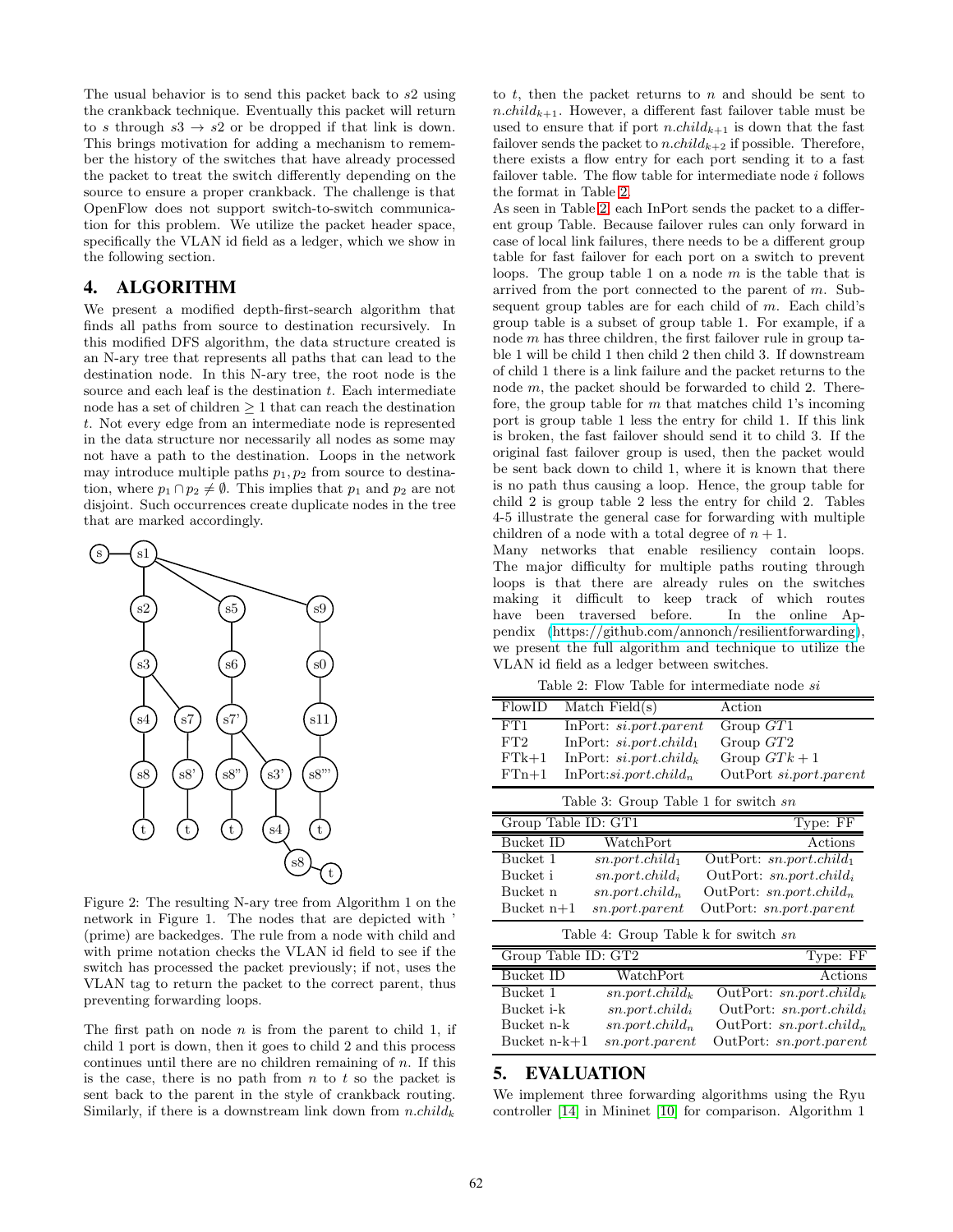is the shortest path algorithm that offers no resilience to link failure in the primary path. Algorithm 2 is the proactive technique from related work [\[16\]](#page-5-9) generalized for arbitrary network sizes. Algorithm 3 is the solution provided in this paper. To understand the performance under general link failure, we evaluate the connectivity under *every* combination of failed links from 1 to 10.

In this work, we do not consider the transient state of links failing, we consider the steady state where each link may be in one of two possible states: working and failed. If links are reported as failed and later reported as alive again, then the subsequent packets will be processed as normal because no rule is ever deleted, i.e., timeout on all rules set to infinity. The controller proactively installs all flow entries and group tables onto the switches and then shuts down. Links are brought offline using the Mininet API and the connectivity and latency test is measured using the Ping tool. The experimental results are shown in Table [5](#page-4-1) and Figure [3,](#page-5-17) and it is clear that our algorithm is most resilient to link failures. Under two link failures, our algorithm has an extended ping time but does not lose connectivity. Before the number of failed links reaches 10 (out of 13 links in total), our algorithm always results in more working scenarios than the other two algorithms do.

Given the graph in Figure 1, the size of the minimum cut of the graph with  $s$  and  $t$  on disjoint subgraphs is 3, if we exclude the link  $s \to s1$  and  $s8 \to t$ . This means that the minimum number of links that can be removed to disconnect the source and destination is 3 links, i.e.,  $s1 \rightarrow s2$ ,  $s5 \rightarrow s6$ and  $s11 \rightarrow s8$ . The maximum number of edges that can be removed is 9. As long as there exists a path from source to destination, our forwarding strategy will always find the path. Compared to a controller based recovery strategy, our strategy has equal performance in terms of link failures, and we can guarantee this at compile-time rather than at run-time since our backup strategy is installed proactively. In addition to SDN based strategies, the traditional mechanisms for network recovery, namely spanning tree protocols, can guarantee the same performance, but take much longer on the order of seconds to re-converge after a link failure. For mission critical traffic this is too long, our recovery strategy using OpenFlow meets the objective of high availability and

<span id="page-4-1"></span>

| $#$ Fail       | $#$ Comb- | Algo 1  |         | Algo 2         |      | Algo 3  |      |
|----------------|-----------|---------|---------|----------------|------|---------|------|
| Links          | inations  | $_{\#}$ | %       | $_{\#}$        | %    | $_{\#}$ | %    |
|                | 13        | 9       | 69.2    | 13             | 100  | 13      | 100  |
| $\overline{2}$ | 78        | 36      | 46.2    | 58             | 74.4 | 78      | 100  |
| 3              | 286       | 84      | 29.4    | 139            | 48.6 | 253     | 88.5 |
| 4              | 715       | 126     | 17.6    | 210            | 29.4 | 449     | 62.8 |
| 5              | 1287      | 126     | 9.8     | 213            | 16.6 | 486     | 37.8 |
| 6              | 1716      | 84      | 4.9     | 146            | 8.4  | 334     | 19.5 |
|                | 1716      | 36      | $2.1\,$ | 65             | 3.8  | 144     | 8.4  |
| 8              | 1287      | 9       | 0.7     | 17             | 1.3  | 36      | 2.8  |
| 9              | 715       | 1       | 0.1     | 2              | 0.3  | 4       |      |
| 10             | 286       | 0       | 0       | $\overline{0}$ | 0    | 0       | 0    |

Table 5: Given  $#$  Failed Links,  $#$  Combination is the total number of possible network scenarios. Below each Algo,  $#$ indicates the number of scenarios with a working forwarding path, and % indicates the percentage of working scenarios. Comparison of the algorithms show that our technique has the greatest resilience to link failures, i.e., outperforms the other two algorithms when the number of failed links  $\in [2, 9]$ .

fast recovery time. Comparing our strategy in this example with the related work, the backup paths approach [\[16\]](#page-5-9)  $s1 \rightarrow s8$  only finds three paths, while our scheme provides all 5 backup paths.

On the other hand, because no rules are ever added or deleted (unless administratively), there will be greater overhead in the number of rules needed to be installed on a given switch. For each switch  $v$  in the network, there will be  $deg\ v$ flow table entries and group tables required for a single flow  $s \to t$ . Crossedges will require additional deg v group tables and flow entries to enable correct forwarding.

The total number of group tables and flow entries is at most  $2E$ , which is at maximum  $O(n^2)$  flow entries and group tables for highly connected networks. Additionally, due to the crankback style of routing, there will be additional traffic within the network, because a packet never returns to the same switch except during crankback. If  $flow(s, t)$  represents the quantity of traffic sent from s to t, then at maximum each link can experience  $2 * flow(s, t)$ traffic. Finally, due to the crankback routing and suboptimal path selection, if there remains a path between s and t, then the latency is at most  $O(\sum_{e \in E} 2 * prop(e) +$  $\sum_{v \in V} deg(v) * process(v)$  prop is the propagation delay in the links, process is the processing delay at the switch including the queue delay. The maximum number of rules in our approach is on s3 with 6 group tables and 6 flow table entries for one host-to-host flow, algorithm 2 requiring 4 group tables and 4 flow table entries, and algorithm 1 requiring only 2 flow entries.

## <span id="page-4-0"></span>6. CONCLUSION

We have presented a general scheme to implement resilient forwarding in OpenFlow networks with minimal packet loss. Our scheme works without reactive influence from a controller, enabling greater resilience than traditional SDN approaches. Our algorithm provides the OpenFlow rules for multiple link failures equivalent to a centralized controller approach enabling the hosts to remain connected. We show with an example that our approach has greater resilience for all link failures. Due to the overhead incurred by this method of forwarding in presence of multiple link failures, it is designed for mission critical communication applications as to prevent congestion within the network. Our future work includes researching techniques to reduce the overhead in terms of number of tables on the switches for multiple source-destination pairs through rule compression, increasing the scalability of the VLAN ledger mechanisms, and evaluating the trade-offs between overhead and resiliency by formulating this problem as an optimization problem.

## 7. ACKNOWLEDGMENTS

This work is partly sponsored by the Maryland Procurement Office under Contract No. H98230-14-C-0141, the Air Force Office of Scientific Research (AFOSR) under grant FA9550-15-1-0190, the U.S. Department of Energy (DOE)'s Office of Electricity Delivery and Energy Reliability, and a cooperative agreement between IIT and National Security Research Institute (NSRI) of Korea. Any opinions, findings and conclusions or recommendations expressed in this material are those of the author(s) and do not necessarily reflect the views of the Maryland Procurement Office, AFOSR, DOE and NSRI. The authors also thank Xu Yang for his technical assistance.